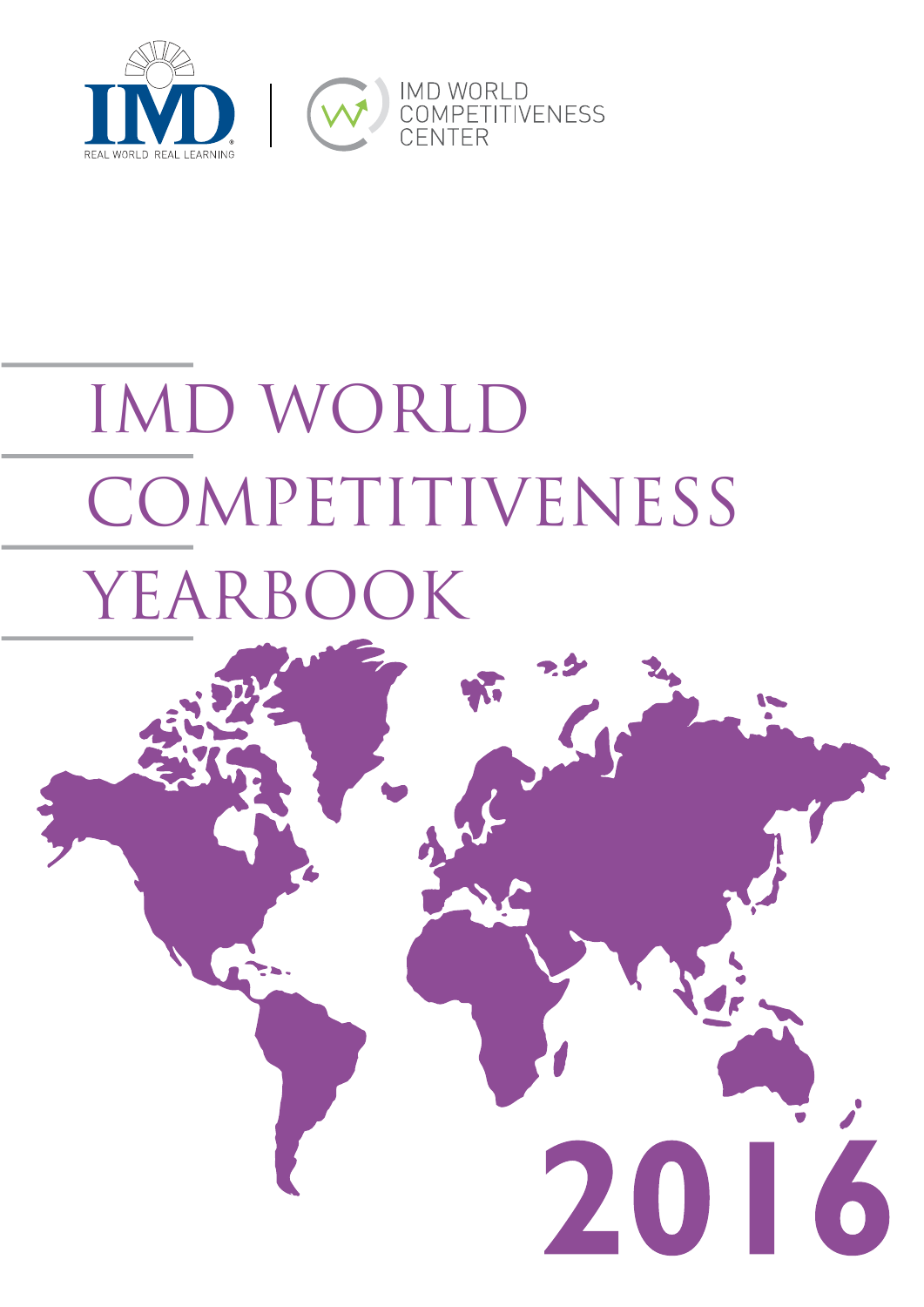# TAIWAN

### COMPETITIVENESS EVOLUTION

|                                                                                                            |            |            | <b>COMPETITIVENESS EVOLUTION &amp; ATTRACTIVENESS INDICATORS</b>                                                                         |               |            |
|------------------------------------------------------------------------------------------------------------|------------|------------|------------------------------------------------------------------------------------------------------------------------------------------|---------------|------------|
|                                                                                                            |            |            |                                                                                                                                          | <b>TAIWAN</b> |            |
| <b>COMPETITIVENESS EVOLUTION</b>                                                                           |            |            |                                                                                                                                          |               |            |
|                                                                                                            |            |            | The criteria below highlight the 15 biggest Improvements and the 15 biggest Declines in the overall performance of the economy. They are |               |            |
| determined by the largest percentage changes in the value of each criterion from one yearbook to the next. |            |            |                                                                                                                                          |               |            |
|                                                                                                            | <b>WCY</b> | <b>WCY</b> |                                                                                                                                          |               | <b>WCY</b> |
| <b>IMPROVEMENTS</b>                                                                                        | 2015       | 2016       | <b>DECLINES</b>                                                                                                                          | 2015          | 2016       |
| 1.5.07 Gasoline prices                                                                                     | 1.10       | 0.80       | 1.5.02 Adjusted consumer price inflation                                                                                                 | 0.68          | 2.13       |
| 2.1.02 Government budget surplus/deficit (%)                                                               | $-2.06$    | $-1.55$    | 1.1.15 Real GDP growth per capita                                                                                                        | 3.47          | 0.50       |
| 4.5.09 Student mobility inbound                                                                            | 2.87       | 3.41       | 1.1.14 Real GDP growth                                                                                                                   | 3.7           | 0.8        |
| 1.2.02 Current account balance percentage                                                                  | 12.34      | 14.54      | 3.2.03 Remuneration in services professions                                                                                              |               |            |
| 3.1.04 Labor productivity (PPP)                                                                            | 39.47      | 46.08      | 3.2.04 Remuneration of management                                                                                                        |               |            |
| 1.1.21 GDP (PPP) per capita                                                                                | 40,537     | 46,783     | 1.3.13 Relocation threats of production                                                                                                  | 4.77          | 3.90       |
| 3.1.01 Overall productivity (PPP)                                                                          | 85,743     | 98,145     | 4.2.19 High-tech exports (%)                                                                                                             | 46.42         | 38.62      |
| 2.1.09 Public finances                                                                                     | 3.93       | 4.50       | 2.5.03 Ageing of society                                                                                                                 | 3.26          | 2.76       |
| 4.3.18 Number of patents in force                                                                          | 936.9      | 1,049.8    | 1.3.14 Relocation threats of R&D facilities                                                                                              | 4.52          | 3.98       |
| 1.2.25 Tourism receipts                                                                                    | 2.48       | 2.76       | 3.2.22 Foreign high-skilled people                                                                                                       | 4.04          | 3.62       |
| 2.3.11 Government decisions                                                                                | 3.36       | 3.72       | 2.4.05 Foreign investors                                                                                                                 | 5.29          | 4.77       |
| 2.3.14 Bribery and corruption                                                                              | 4.89       | 5.41       | 2.5.04 Risk of political instability                                                                                                     | 6.43          | 5.81       |
| 4.1.25 Electricity costs for industrial clients                                                            | 0.100      | 0.090      | 1.2.17 Export concentration by partner                                                                                                   | 54            | 59         |
| 3.2.21 Brain drain                                                                                         | 3.38       | 3.69       | 3.3.11 Stock market capitalization (%)                                                                                                   | 160.91        | 145.93     |
| 4.1.04 Access to water                                                                                     | 7.18       | 7.84       | 1.2.08 Exports of goods (\$bn)                                                                                                           | 313.70        | 285.42     |

## KEY ATTRACTIVENESS INDICATORS

From a list of 15 indicators, respondents of the Executive Opinion Survey were asked to select 5 that they perceived as the key attractiveness factors of their economy. The chart shows the percentage of responses per indicator from the highest number of responses to the lowest.

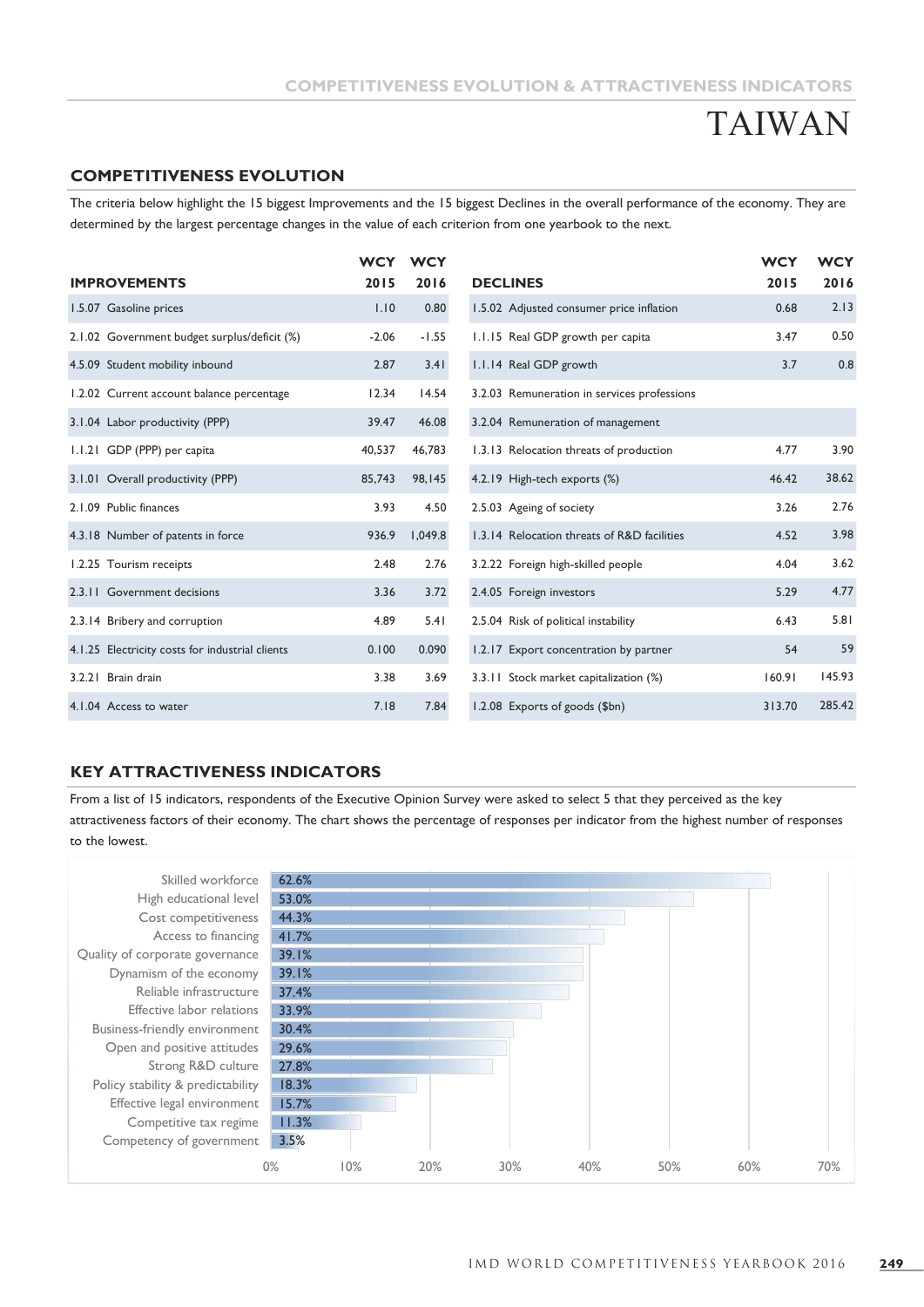# TAIWAN

## ECONOMIC PERFORMANCE



| <b>MPET</b>              | <b>ENESS TRENDS - FACTOR BREAKDOWN</b> |      |                             |      |                 |
|--------------------------|----------------------------------------|------|-----------------------------|------|-----------------|
| <b>AIWAN</b>             |                                        |      |                             |      |                 |
|                          |                                        |      |                             |      |                 |
|                          |                                        |      |                             |      |                 |
|                          | <b><i>NOMIC PERFORMANCE</i></b>        |      | <b>Sub-Factor Rankings:</b> | 2015 | 2016            |
|                          |                                        |      | Domestic Economy            | 9    | 30 <sub>2</sub> |
| 2013                     | 2014<br>2015                           | 2016 | International Trade         | 4    | $\overline{7}$  |
|                          |                                        |      | International Investment    | 29   | 33 <sup>°</sup> |
| 2012<br>$ 3-$<br>$-16$ — | 14.                                    | -15  | Employment                  | 8    | 16              |



## GOVERNMENT EFFICIENCY



|       | <b><i>NOMIC PERFORMANCE</i></b> |       |        |       |                                           |                 |                |
|-------|---------------------------------|-------|--------|-------|-------------------------------------------|-----------------|----------------|
|       |                                 |       |        |       | <b>Sub-Factor Rankings:</b>               | 2015            | 2016           |
|       |                                 |       |        |       | Domestic Economy                          | 9               | $30\,$         |
| 2012  | 2013                            | 2014  | 2015   | 2016  | <b>International Trade</b>                | 4               | $\overline{7}$ |
|       |                                 |       |        |       | International Investment                  | 29              | 33             |
| $13-$ | $-16-$                          |       |        | 15    | Employment                                | 8               | 16             |
|       |                                 |       |        |       | Prices                                    | 15              | $23\,$         |
|       | <b>VERNMENT EFFICIENCY</b>      |       |        |       |                                           |                 |                |
|       |                                 |       |        |       | <b>Sub-Factor Rankings:</b>               | 2015            | 2016           |
| 2012  | 2013                            | 2014  | 2015   | 2016  | Public Finance                            | 3               | 12             |
|       |                                 |       |        |       | <b>Fiscal Policy</b>                      | $\overline{4}$  | $\overline{4}$ |
|       |                                 |       |        |       | <b>Institutional Framework</b>            | 9               | 16             |
|       |                                 | $+2-$ |        |       |                                           |                 | 25             |
|       | $-8-$                           |       |        |       | <b>Business Legislation</b>               | 25              |                |
|       |                                 |       |        |       | Societal Framework                        | 22              | 21             |
|       | <b>INESS EFFICIENCY</b>         |       |        |       | <b>Sub-Factor Rankings:</b>               | 2015            | 2016           |
|       |                                 |       |        |       |                                           | 15              | 15             |
| 2012  | 2013                            | 2014  | $2015$ | 2016  | Productivity & Efficiency<br>Labor Market | 25              | 33             |
|       |                                 |       |        |       | Finance                                   | 17              | 9              |
|       | $10 - 17 - 14 -$                |       |        | $-16$ | Management Practices                      | $\overline{10}$ | 3              |



## BUSINESS EFFICIENCY



|                 | <b>INESS EFFICIENCY</b> |      |        |       |                              |                 |              |
|-----------------|-------------------------|------|--------|-------|------------------------------|-----------------|--------------|
|                 |                         |      |        |       | <b>Sub-Factor Rankings:</b>  | 2015            | 2016         |
| 2012            | 2013                    | 2014 | 2015   | 2016  | Productivity & Efficiency    | 15              | 15           |
|                 |                         |      |        |       | Labor Market                 | 25              | 33           |
|                 |                         |      |        |       | Finance                      | 17              | 9            |
|                 | $-10$                   | U    |        | $-16$ | Management Practices         | $\overline{10}$ | 13           |
|                 |                         |      |        |       |                              |                 | 9            |
|                 |                         |      |        |       | Attitudes and Values         | 15              |              |
|                 | <b>RASTRUCTURE</b>      |      |        |       | <b>Sub-Factor Rankings:</b>  | 2015            | 2016         |
|                 |                         |      |        |       | <b>Basic Infrastructure</b>  | 25              | $28\,$       |
| 2012            | 2013                    | 2014 | 2015   | 2016  | Technological Infrastructure | 9               | $ 2\rangle$  |
|                 |                         |      |        |       | Scientific Infrastructure    | 9               | $\,$ IO $\,$ |
| $\vert 2 \vert$ | $-16-$                  |      | $18 -$ | $-19$ | Health and Environment       | 29              | 32           |



### INFRASTRUCTURE



| <b>Sub-Factor Rankings:</b>  |    | 2015 2016 |
|------------------------------|----|-----------|
| <b>Basic Infrastructure</b>  | 25 | 28        |
| Technological Infrastructure |    |           |
| Scientific Infrastructure    |    | 10        |
| Health and Environment       | 29 | 32        |
| <b>Education</b>             |    | 25        |